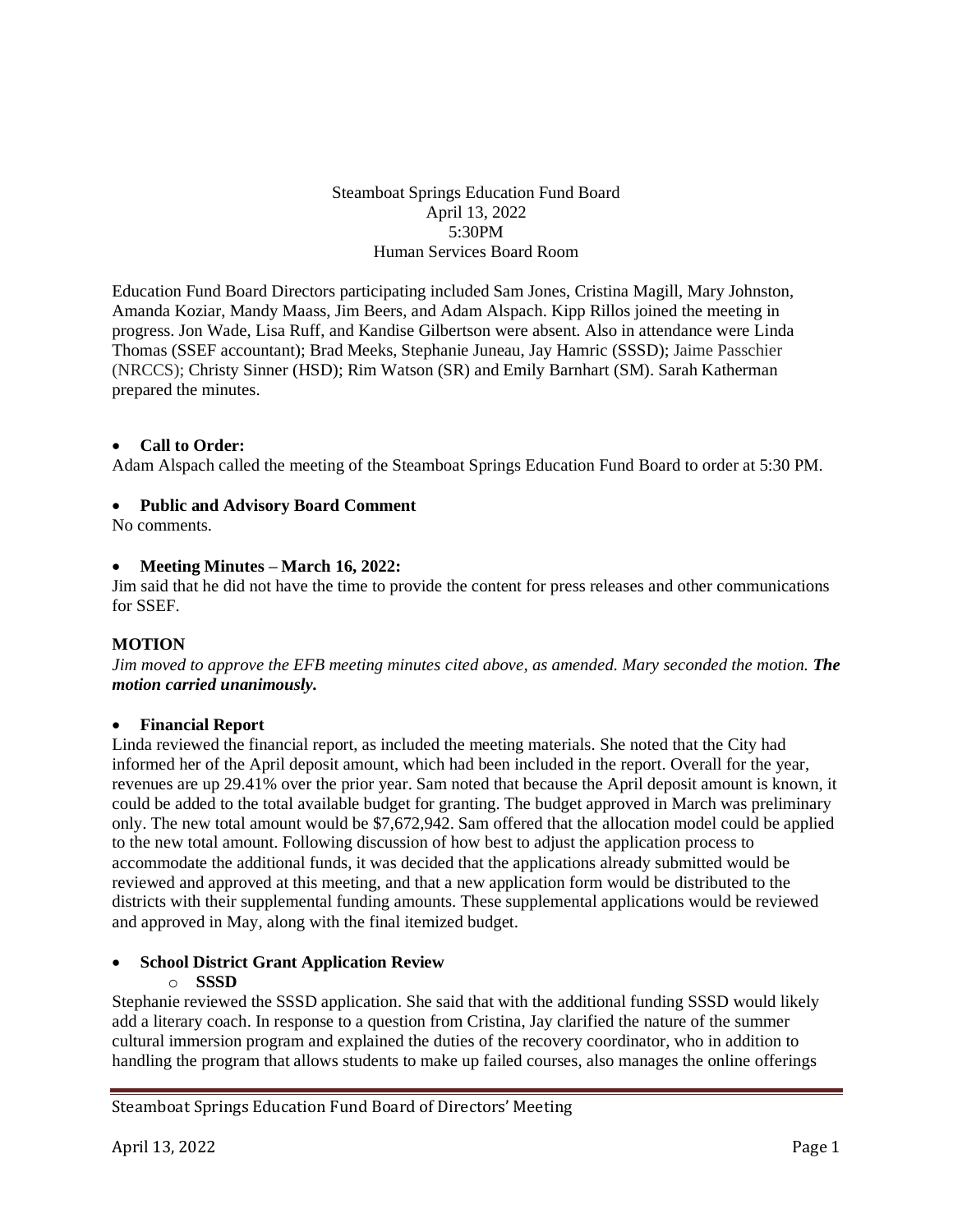that allow students to take courses that cannot otherwise be accommodated in their schedules. Regarding the proposed soccer field, Jaime Passchier, the NRCCS Principal, explained that the field would be available for use by the NRCSS Soccer Club, other sports teams, and the community in addition to being used for school-based PE classes. She said that fundraising has been done to support the construction of field, and Stephanie added that bond funding would also be available. In response to a question from Sam, Stephanie clarified that all the numbers cited in the SSSD application include NRCCS and that the student-facing staff includes the paraprofessionals.

## o **HSD**

Christy reviewed the application, which includes teaching staff, technology, and curriculum. She said that the HSD technology request supports a 1:1 device to student ratio, with Chromebooks for the older kids and iPads for the younger ones. There were no questions.

## o **Soroco**

Rim reviewed the application, which includes requests for teaching staff and technology. He reviewed the positions to be funded and noted that SRSD has an MOU with SSSD to manage the technology for the district. There were no questions.

# o **Montessori**

Emily stated that 100% of the SSEF grant would be used to support student-facing staff in order to maintain a low student to teacher ratio.

# **MOTION**

*Mandy moved to approve all four school district applications, as written. Jim seconded the motion. The motion carried unanimously.*

# • **Community Group Grants**

Mary stated that the Piknik Theatre application had been withdrawn, as the additional funding needed for the project to move forward could not be raised this year. It is likely that Piknik Theatre will reapply for funding next year. Mary said that without this request, the allocated amount would be sufficient to fully fund all community group grant requests. She offered that discussion was still merited.

Sam added that STARS had informed him that they will not be able to use the full amount of their current grant this year on school-based programming. The balance will be rescinded to the SSEF in the fall. Sam said that Susan Peterson had told him that the \$28,000 requested for next year would be used. Jay clarified that the STARS in-school programming had been reduced due to COVID, but that the STARS program for next year will be part of the school curriculum, not a private after-school program.

Consensus was reached to fund most of the grant requests fully. Mary noted that many reviewers had recommended little or no funding of the Steamboat Springs Youth Soccer request. Cristina offered that the request is not within the mission of the SSEF. She said that the SSHS PIC had provided some funding for the program. Sam offered that providing SSYC with funding would set an inappropriate precedent.

Mandy noted Jr. Achievement had stated that with additional funding, their program could be expanded. Cristina suggested that it would be unfair to provide additional funding to one group without offering it to all. There was discussion of adding a question in the future regarding the ability of groups to use more funding than requested, if it becomes available. It was agreed that community groups should be encouraged to apply for as much money as they can use in their school programming.

# Steamboat Springs Education Fund Board of Directors' Meeting